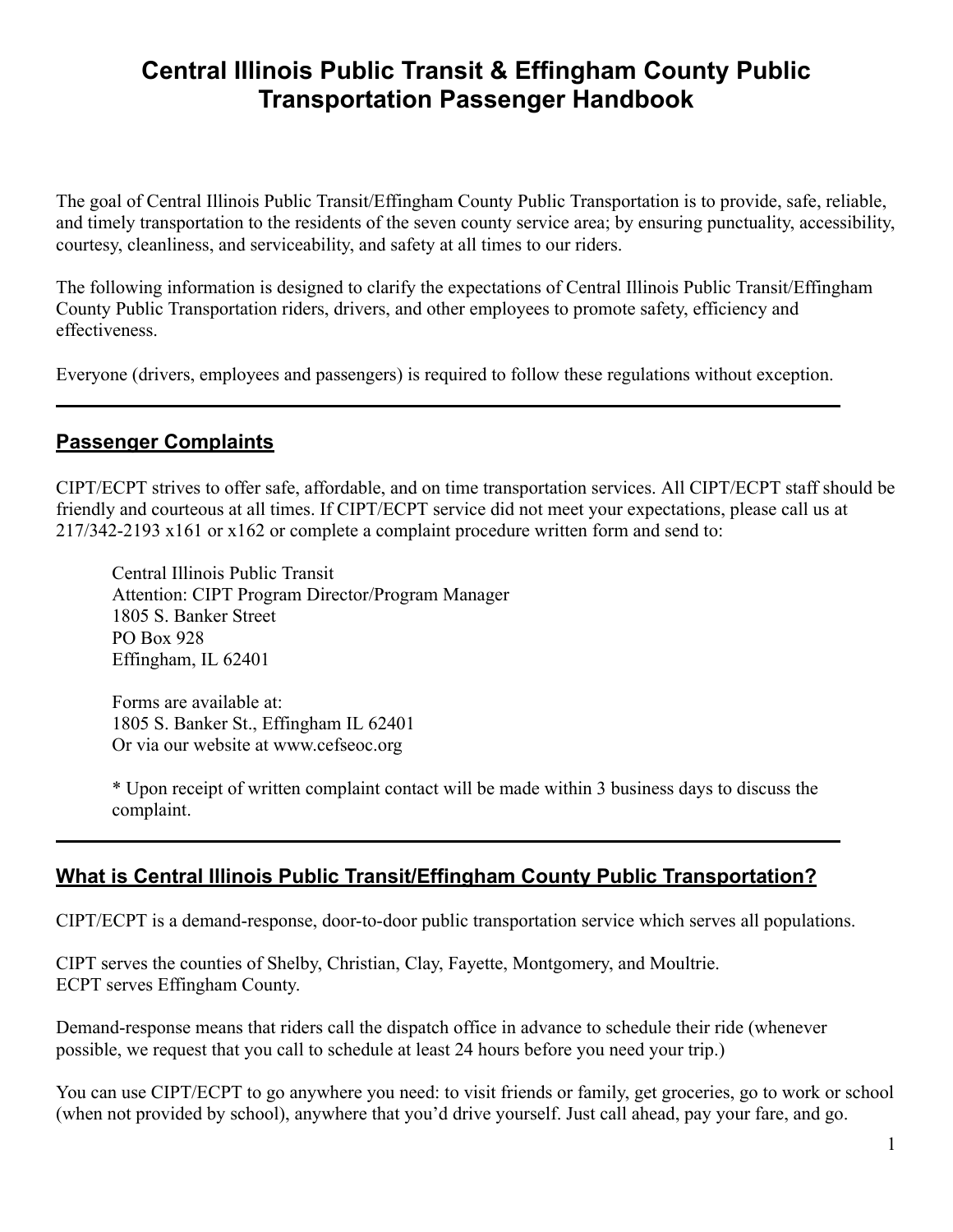Please note, CIPT/ECPT is NOT an *emergency medical* transportation service and our drivers are not paramedics. If you are experiencing a medical crisis, please call 911.

# **Financial Support**

Financial support for CIPT/ECPT comes from:

- Illinois Department of Transportation
- Illinois Department of Human Services Title XX
- Area Agency on Aging for Lincolnland not in Effingham County
- Midland Area Agency on Aging
- Service contracts with agencies, businesses, and groups
- General Public

## **Dispatch and Public Transportation Hours of Operation:**

Central Illinois Public Transit operation hours are 6:00 AM to 5:00 PM, Monday through Friday. Effingham County Public Transportation Hours are 6:00 AM to 8:00 PM, Monday through Friday. Dispatch office hours are 6:00AM to 6:00PM – Monday through Friday. Please call dispatch back if you don't receive a call the next business day after leaving a message.

#### **Service Interruptions**

In case of service interruptions (snow, ice, fog, etc.) please understand that we may be running behind. We want to ensure safety and will take all precautions necessary to provide safe travels for all of our riders.

If there are any schedule changes due to bad weather, CIPT/ECPT will contact riders who have a scheduled trip by phone. We will also make announcements of any schedule changes due to bad weather via our Facebook page and by radio on the following stations:

| WXEF        | WPMB           | <b>WITT</b>           | WSMI        |  |
|-------------|----------------|-----------------------|-------------|--|
| <b>WCRC</b> | <b>Jack FM</b> | <b>WNOI</b> (FM103.4) | WMKR        |  |
| <b>WHOO</b> | <b>WRAN</b>    | <b>KJ Country</b>     | <b>WQLZ</b> |  |

### **Passenger Registration:**

We ask that that first time passengers register with the dispatch office at least 24 hours before needing a ride by calling: 1-855-755-2478. The dispatcher will ask you your name, date of birth, pick-up address, and destination address. If you are age 60 and over additional questions may be asked to qualify for senior grant funding.

# **Cost:**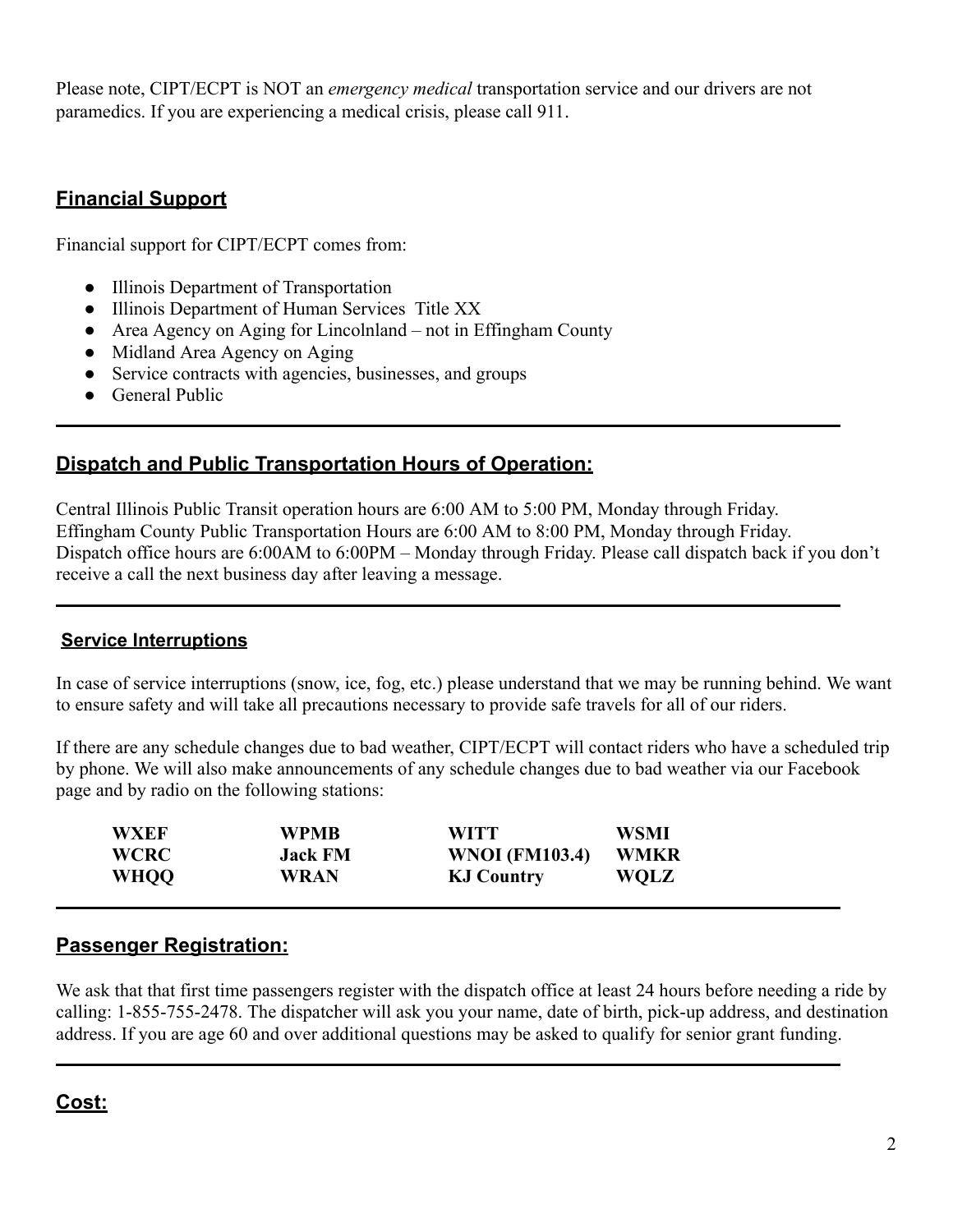### **Fare Structure:**

#### **In County Fares**

- \$3 per one-way trip
- Children 0-5 ride free with paying adult
- Children 6-12 are \$2 per one-way trip

#### **Monthly Passes**

| <b>Monthly Pass</b>                       | \$35.00 |
|-------------------------------------------|---------|
| Monthly pass for person with a disability | \$15.00 |

#### **Discount Tickets**

• Books of 10 tickets (No expiration date) \$20.00

#### **Out of County**

Call the dispatch office for rates. These rates will vary depending on the provider that is able to take you to your destination of choice.

# **Trip locations:**

You can use CIPT/ECPT to go anywhere within our service area. Some examples of trips include:

- 1. **Shopping Trips:** including trips to the grocery store, pharmacy, Wal-Mart, etc.
- 2. **Various reasons:** such as visiting friends or family, club activities, beauty or barber shop appointments, visitations, banking, business matters, etc.
- 3. **Doctor Appointments:** Doctors' offices, medical facilities, dialysis, cancer centers, outpatient surgery, and hospitals.
- 4. **Work Trips:** take CIPT to get to work/home and for volunteering.
- 5. **Education:** for classes scheduled during our hours of operation (7am-5pm). In addition, we take people to day care centers and pre-schools. For school-age transportation to local elementary and secondary schools; the students must reside outside the Community Unit School Bus service area.
	- Day Care
	- Preschool
	- Grade School
	- Jr. High
	- High School
	- College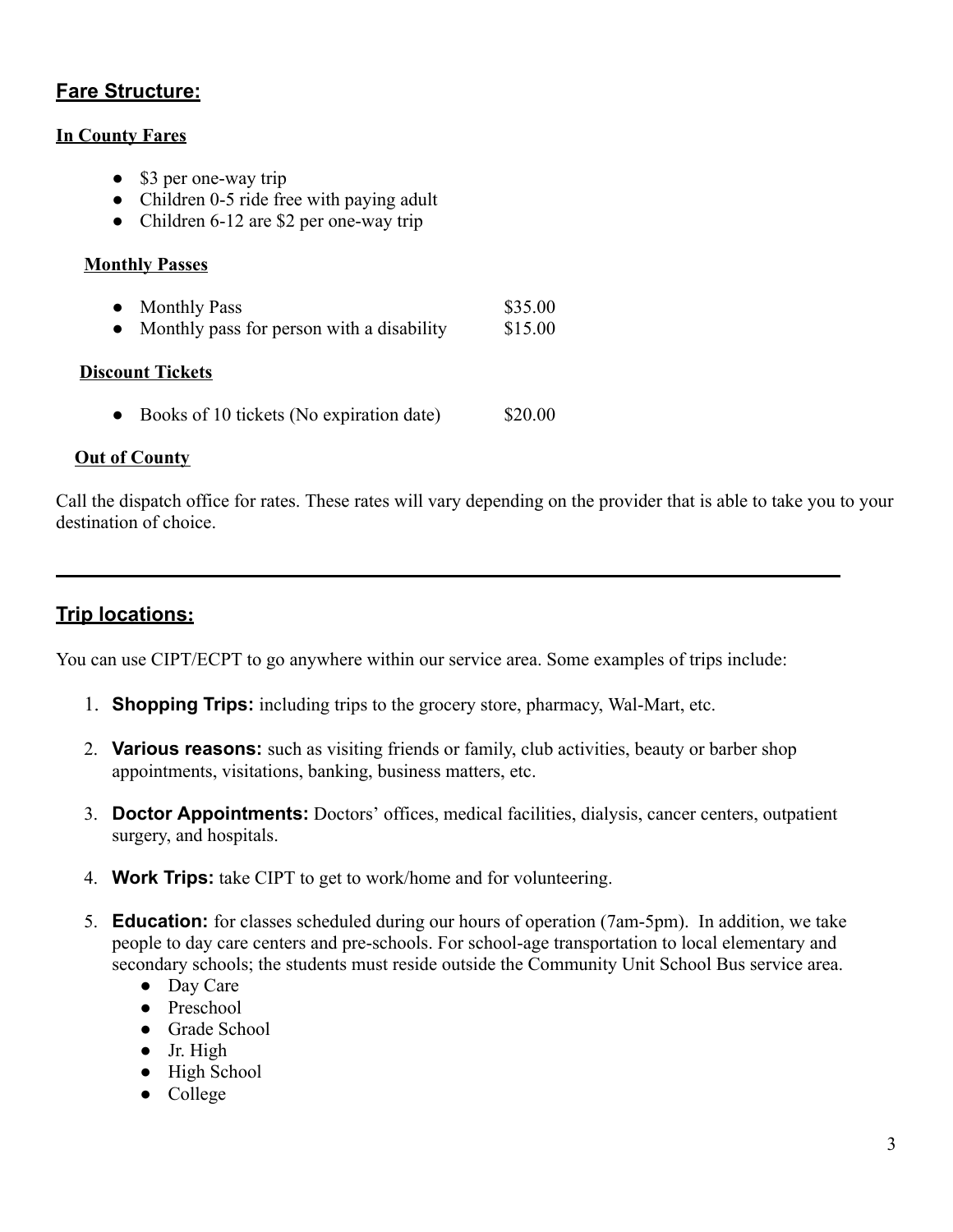6. **Senior Centers and Nutrition Sites:** for meals, classes, recreational activities, assistance with forms such as Medicare, Part B, energy assistance, etc.

## **Reservations:**

**Reservations** can be made Monday - Friday from 6:00 A.M. to 6:00 P.M., by calling 1-855-755-2478. 24 hour advance registration is advised, same day requests will be filled if availability permits.

*Please note: due to availability we may be unable to accommodate all requests but will offer other dates and/or times that are available to assist you in meeting your needs.*

#### **How to reserve a ride:**

Transportation times are CIPT 6:00 AM to 5:00 PM ECPT 6:00 AM to 8:00 PM

To reserve a ride, just call the dispatch office at 1-855-755-2478 and have the following information ready:

- Rider name and address Location to be picked up at
- Telephone Number Location going to
- Date needing ride Number of stops needed
- 
- Time needing ride Let us know if escort will ride with you

You will be given a reservation number, please keep this number for all inquiries concerning this ride. Drivers are not allowed to make reservations from their vehicle. You must call the dispatch office to reserve your ride.

# **Pick Up and Return Rides:**

Your pick-up window is 15 minutes before and 15 minutes after your scheduled pick-up time, so please be ready 15 minutes before your requested pick-up time and schedule accordingly.

Please be ready when the vehicle arrives. Passengers who are prompt help us to be on time for the next rider, which enables us to provide better and faster service for everyone.

Upon arrival, the driver will wait 5 minutes (unless schedule allows longer), and then depart.

Because the vehicles are routed prior to your pick-up time, we may not be able to come back to get you until the next scheduled time the driver is in your area.

Adequate time for vehicle boarding and disembarking will be allowed and should be noted by your dispatcher when you call for your reservation.

# **Cancellations:**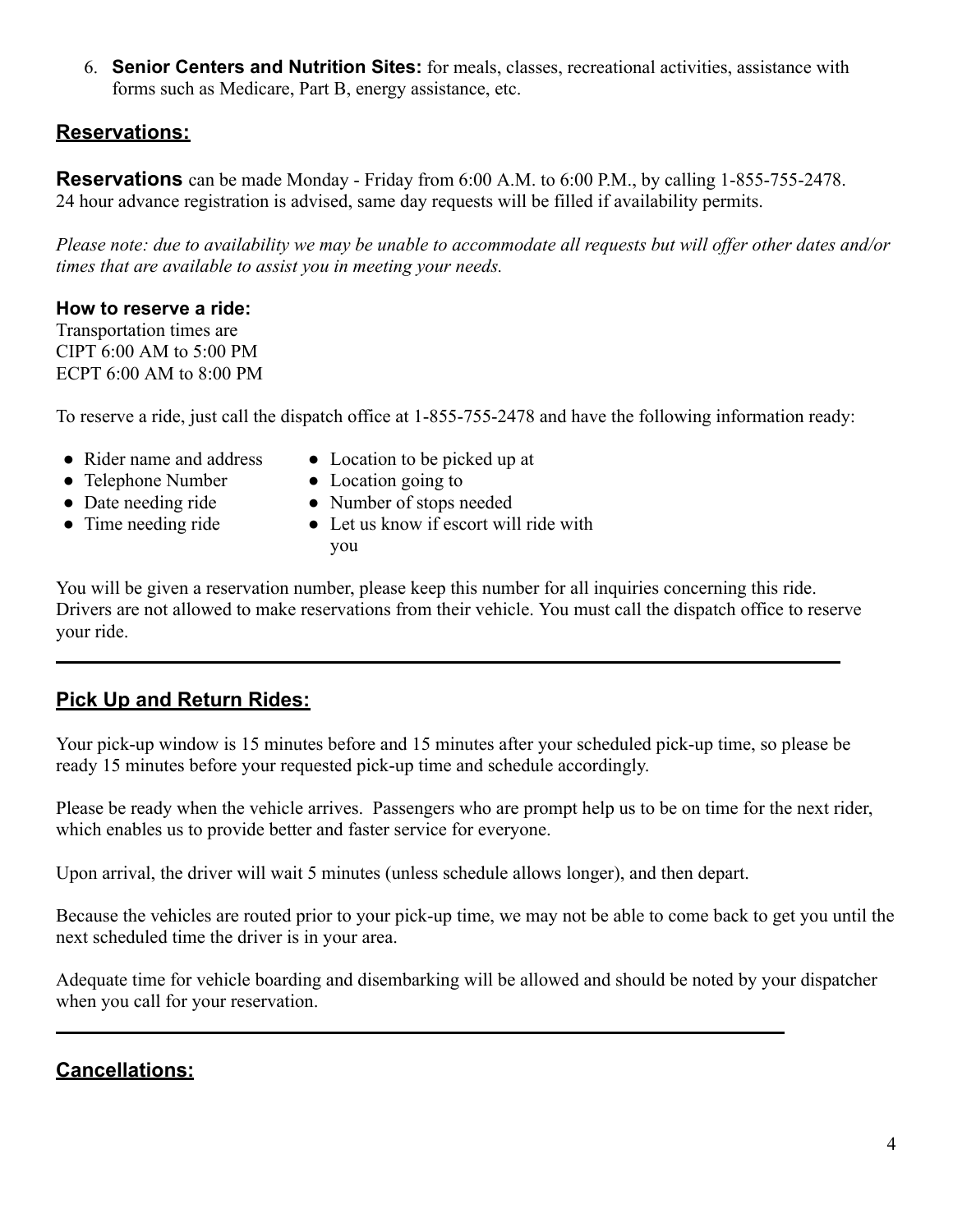If you need to cancel your trip, please call as soon as possible. At a minimum, you must call the dispatch office (1-855-755-2478) one (1) hours before your scheduled pick-up time.

By canceling if you don't need a ride; we can avoid unnecessary trips and keep costs and inconvenience to other passengers down.

Thank you for your cooperation.

# **Service Area:**

**Central Illinois Public Transit/Effingham County Public Transportation** is operated in Shelby, Moultrie, Douglas, Montgomery, Fayette, Clay, Christian and Effingham Counties.

- Passengers may travel anywhere in their county.
- Passengers may travel through multiple counties in the service, however transfers may be required with additional ride fees per bus traveled in.
- Out-of-County/Out of Service area transportation is also available. Rates for out of county/out of service area are \$1/mile, contact dispatch for more information.

## **No Show/Late Cancellation Policy:**

It is the policy of Central Illinois Public Transit/Effingham County Public Transportation that paratransit passengers who establish a pattern or practice of excessive "No-Shows" or "Late Cancellations" shall be subject to temporary suspension of service. While CIPT/ECPT understands that riders may sometimes miss scheduled trips or be unable to cancel trips in a timely manner for reasons beyond their control, repeatedly missing trips or failing to cancel trips in a timely manner can have a negative impact on provision of service to other passengers.

#### Definitions:

**No-show:** A no-show occurs when a rider fails to appear to board the vehicle for a scheduled trip. This presumes the vehicle arrives at the scheduled pickup location within the pickup window of 15 minutes before the scheduled pick up to 15 minutes after the scheduled pick up time. The driver will wait 5 minutes for the rider to appear.

Late Cancellation: A late cancellation is defined as a cancellation made less than one hour before scheduled pickup time or as a cancellation made upon vehicle arrival.

Central Illinois Public Transit/Effingham County Public Transportation does not count as no-shows or late cancellations, any missed trips due to our error, such as:

- Trips place on the schedule in error or failure to cancel a trip per request.
	- $\circ$  CIPT/ECPT will provide the rider with a cancellation number upon trip cancellation. Please retain this number. This number will be your proof that you cancelled a ride in the event of any disputed no-shows.
- Early morning trips that are unable to be cancelled in a timely way due to dispatch office hours unless they become a pattern of 10% of schedule early morning rides.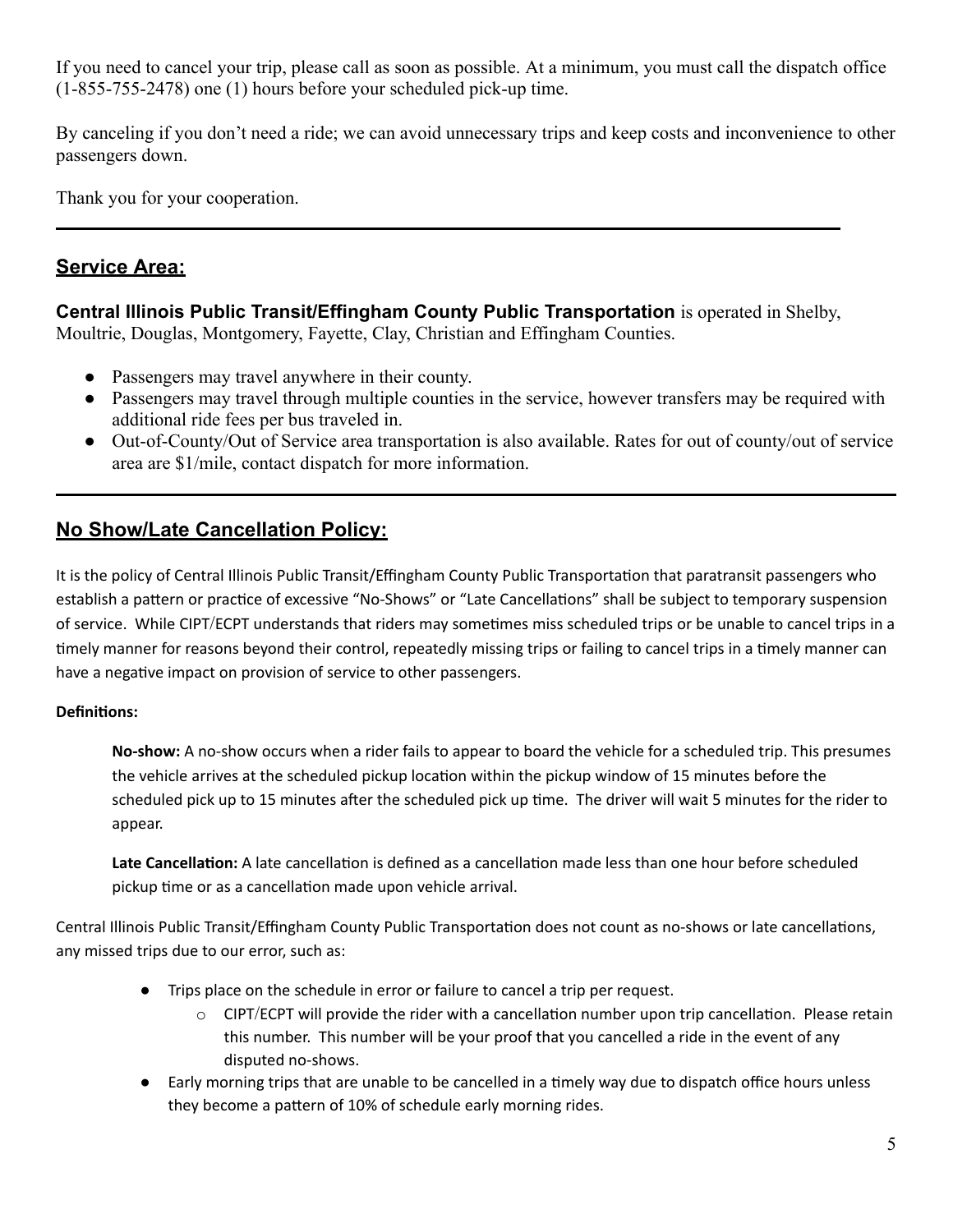- $\circ$  Dispatch office hours are 6 A.M. to 6 P.M., we strongly suggest calling and leaving a message even if it may not be received on time or calling before 6 P.M. the night before if aware of need to cancel reservation.
- Failure to pick up at the correct location
	- $\circ$  If pickup location has various entrances, please specify which entrance you will appear from.
- Drivers failing to arrive within the pickup window and/or failing to wait 5 minutes.
	- $\circ$  Our vehicles are equipped with an Automatic Vehicle Locator, and we can confirm vehicle location/location duration at disputed time.

Central Illinois Public Transit/Effingham County Public Transportation does not count as no-shows or late cancellations due to situations beyond a rider's control that prevent the rider from notifying us such as medical and family emergencies or appointments that run unexpectedly late. We do ask that you let us know such an event has occurred as soon as you are able so we can make sure the missed ride is not recorded as a no-show.

**Subsequent Trips**: If a passenger fails to appear for a scheduled pickup or late cancels a pickup and has one or more other trips (e.g. return trip) on the same day, CIPT/ECPT will not automatically cancel subsequent trips. It is the responsibility of the passenger to cancel any subsequent trips they do not plan to take that day.

#### **Excessive No-Shows/Late Cancellations:**

- CIPT/ECPT will notify individuals via phone call within a week of any No-Show/Late Cancellation violations to assist in early resolution of misunderstandings and to identify conditions that were beyond the control of the individual to cancel their trip in a timely manner.
- Riders will receive a written notification of violations citing details of missed trips over the specific time period of occurrence and resulting actions.
- Riders will have 15 days from the date of written notification to file an appeal. Central Illinois Public Transit/Effingham County Public Transporation will continue to provide transportation, upon request, to the customer until the appeal decision is final.
- Riders may first contact the Operations Manager at 217-342-2193 ext. 166 prior to filing an appeal. The Operations Manager may be able to resolve the issue without need for a formal appeal.
- Excessive No-Show/Late Cancellations is considered 5% of a rider's annually scheduled rides. When a rider accumulates 3 No-Shows during a three-month period, CIPT will review rider frequency over the previous year to determine if No-Show/Late Cancellations exceeded 5% of all scheduled rides.
- Suspension sanctions imposed is as follows:

| $\circ$ First Violation:  | 7-day suspension of service  |
|---------------------------|------------------------------|
| $\circ$ Second Violation: | 14-day suspension of service |

- $\circ$  Third & Subsequent Violations: 21-day suspension of service
- Progression of suspension sanctions will revert to the first violation after one year between any two violation stages.
- CIPT/ECPT will allow riders to reimburse for missed rides at regular rate of fare in lieu of suspension for the first violation only. This option is at the rider discretion and does not allow use of special fare programs, passes or tickets for reimbursement.
- Subscription Riders receiving a first violation will have their subscription cancelled and must wait ninety days before requesting reinstatement of subscription services.

#### **Appeals Process:**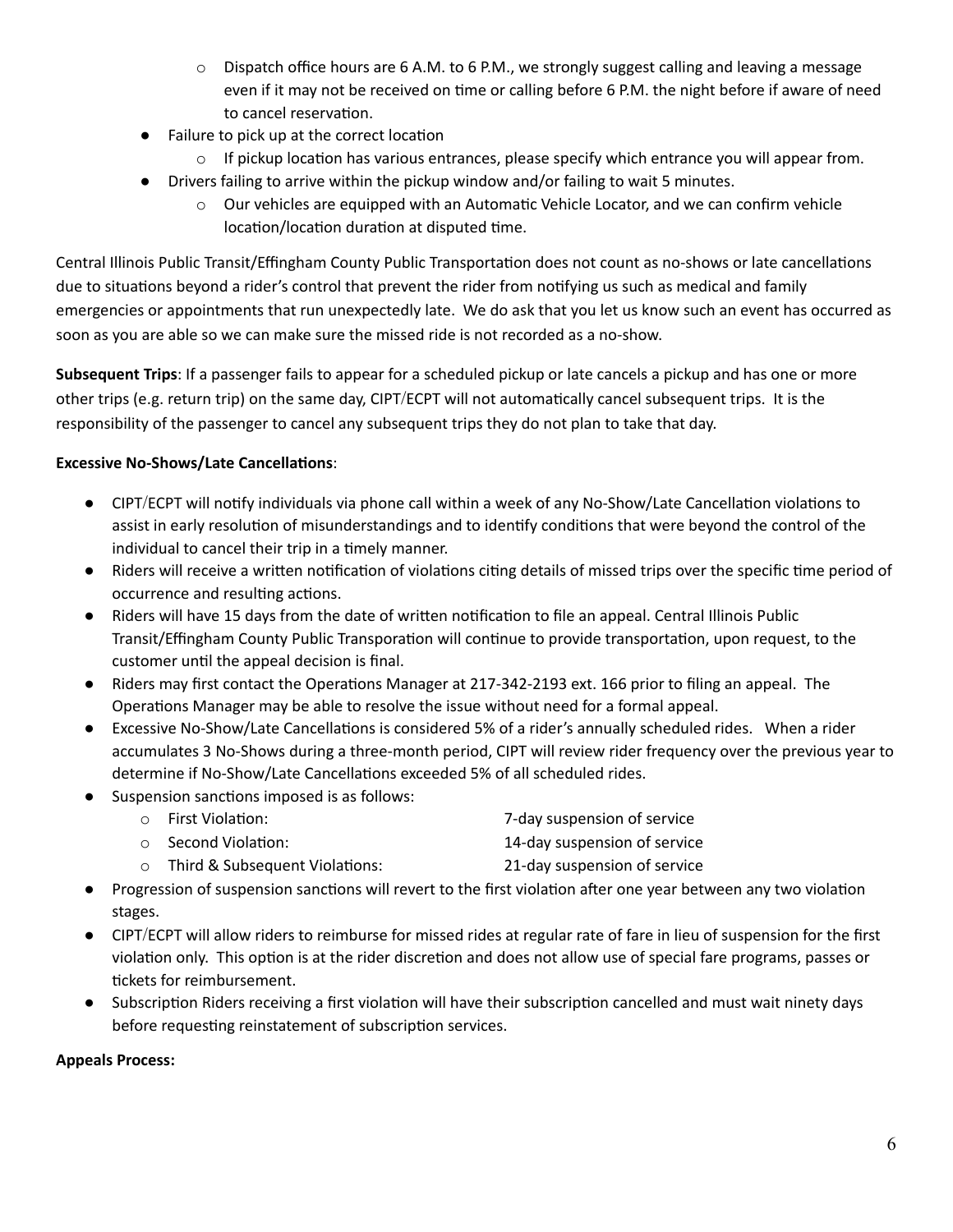Riders who receive a suspension of service notice will have 15 business days from the date of notice to file an appeal with Central Illinois Public Transit/Effingham County Public Transportation. Service will be continued until the appeal is heard and decided. The appeal guarantees an opportunity to be heard and to present information and arguments. An appeals hearing will be scheduled within 10 business days of appeal receipt. The individual may waive the hearing and proceed based on written presentations.

The appeals panel will not include those involved in the suspension decision. The appeals panel will be compromised of one or more of the following: CIPT Program Manager, C.E.F.S. Chief Operations Officer, C.E.F.S. Chief Executive Officer, and the Program Compliance and Oversight Monitor.

The appeal must be submitted in writing and include: the appellant's name, address, telephone number and reason for the appeal. It would be helpful to include a copy of the suspension letter with the written appeal.

The appeals decision and the reasons for it shall be provided to the appellant in writing or alternative format as requested and shall be determined in 5 business days from the hearing.

## **Packages/Carry-on Items:**

Drivers are NOT responsible for your personal items or packages. CIPT/ECPT assumes no responsibility for damage, breakage, or loss of parcels.

Drivers can assist with carrying packages on/off the vehicle. Drivers can carry packages to your door, but cannot take them beyond this point as drivers are not allowed to enter a business, agency, or home at any time.

CIPT/ECPT reserves the right to limit the weight and size of an article to be transported. If the article will interfere with the normal access of passengers or cannot be properly secured, CIPT/ECPT may refuse to transport the package. This generally applies to articles in excess of 50 pounds and eight (8) cubic feet in size.

CIPT/ECPT offers a two wheeled cart to help with packages that can be secured and hold more packages than can safely be transported loosely. Request a cart when scheduling your ride.

Please do not leave carry on packages, bags, or other personal items in a doorway or aisle as this might cause the driver or another passenger to trip.

Your personal items should be secured in a way to allow the driver and other riders to move freely.

Personal items cannot block windows, isles or emergency exits.

### **Passenger Guidelines:**

**Our goal** is safe, efficient and responsible transportation for our passengers.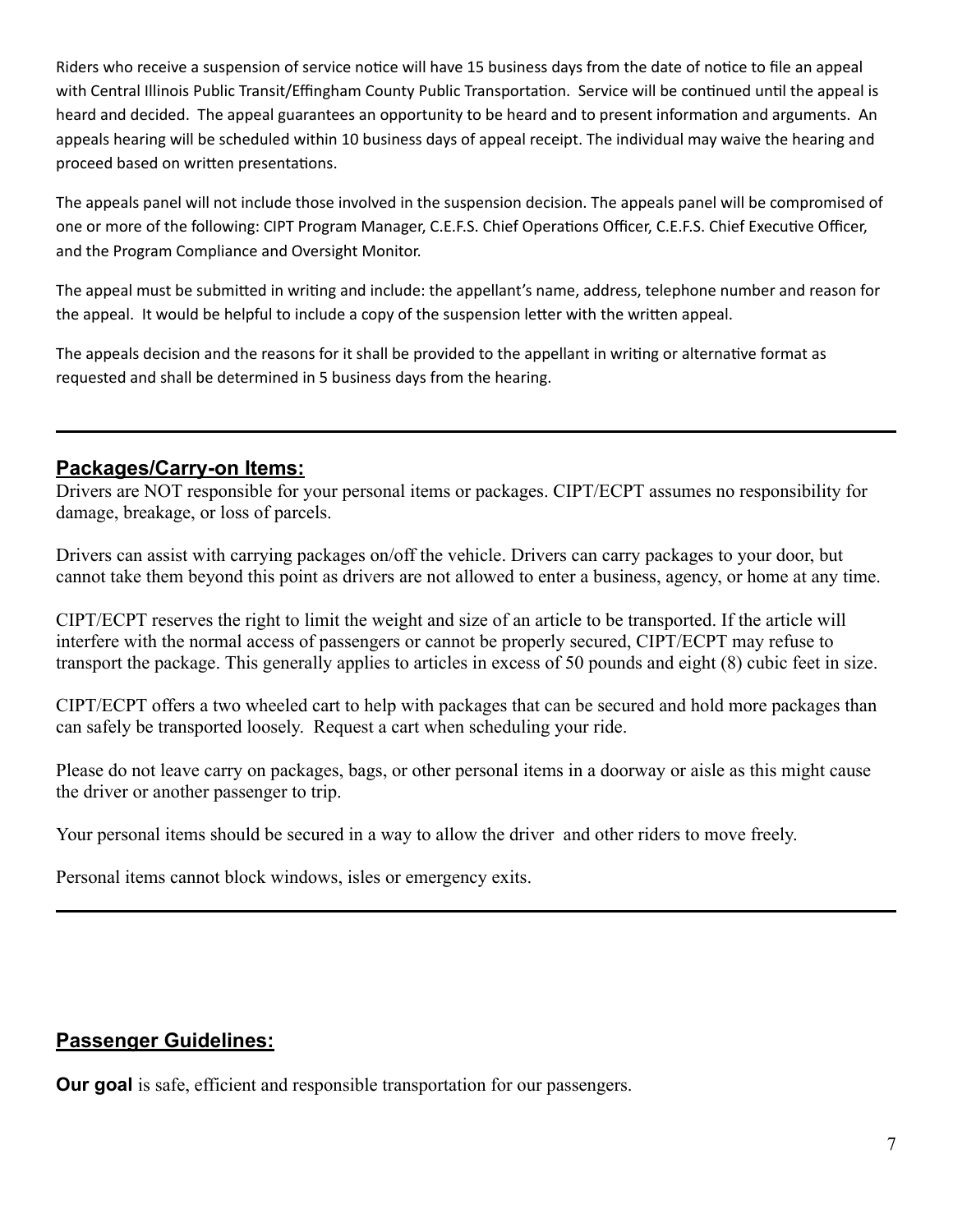You can help us meet this goal by observing the following guidelines:

- Drivers wait time is 5 minutes for passengers, please be ready 15 minutes prior to scheduled pickup time.
- All passengers must wear seat belts at all times.
- All mobility devices (wheelchairs, scooters, etc.) will be secured with proper securement devices by a CIPT/ECPT employee.
- CIPT/ECPT will secure respirators and portable oxygen for passengers as needed

# **Inappropriate conditions or behaviors:**

- o Drinking No open containers.
- o Smoking
- o Standing
- o Improper dress (examples: no shirt, no shoes, etc.)
- o Damaging or disfiguring the vehicles (interior or exterior)
- o Removing any items from the vehicle not belonging to the passenger (examples: fares, donations, blankets, fire extinguisher, supplies, tools, etc.)
- o Physical or verbal abuse of the driver, staff or other passengers
- o No loud music ear buds must be worn.
- o Cell phone volume must be minimal/No speaker phone

#### **In Addition:**

- o Passengers cannot demand changes in the schedule, or request to be picked up first or last
- o Personal grooming habits, which are consistently offensive to a majority of other passengers, will be discussed with the passenger privately, and may be cause for further action
- o If you need assistance, please wait for the driver to help you on and off the vehicle
- o Please don't tip the drivers or give them gifts. They are proud to serve you.

Failure to follow these guidelines may result in suspension or termination from CIPT/ECPT services.

Any additional action by a passenger, which may endanger the safety of the passengers, driver or vehicle itself, may be cause for disciplinary action or refusal of service. CIPT/ECPT reserves the right to refuse transportation to persons violating guidelines.

# **Escort Policy:**

**Escorts** are people that travel at no charge to assist a passenger with a special need. Escorts can help the rider carry packages and escort them safely through the door of their home or destination.

In a door-to-door public transportation system, like CIPT/ECPT, drivers may assist a passenger from their home to their destination (door-to-door), drivers cannot cross the threshold of the rider's home or destination to carry parcels, packages, grocery sacks, etc. Assistance is from the door to the door **ONLY**. The driver may not go inside; therefore, having a friend, neighbor, or family member ride as an escort can be helpful for persons with special needs.

Anyone with questions can call (217) 342-2193 ext. 161 or 162 between the hours of 8:30 A.M. to 4:30 P.M. Monday through Friday to discuss with the transportation supervisor.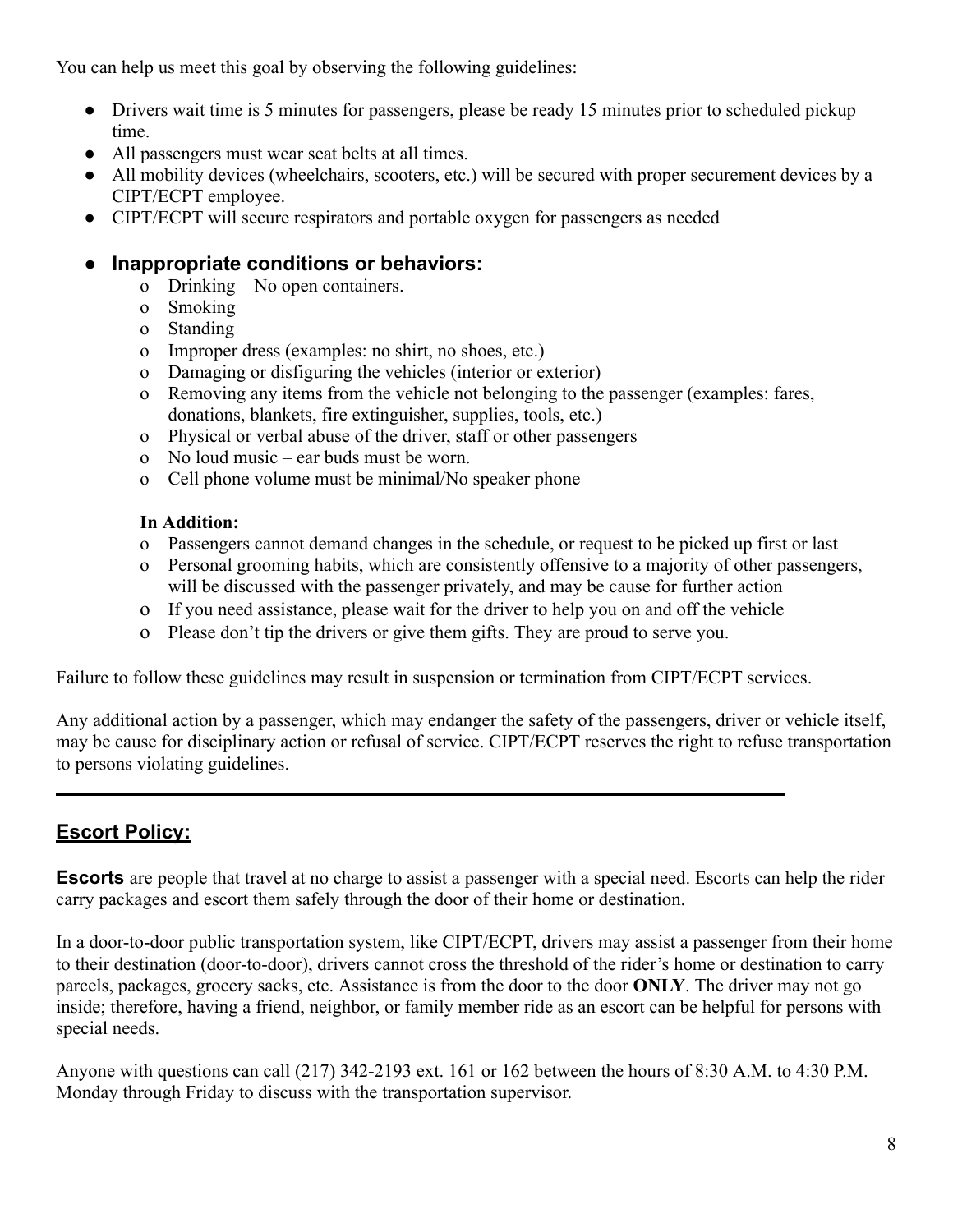## **Service Animals:**

#### **Service Animals are welcome on CIPT/ECPT vehicles.**

If you have a service animal that will accompany you, please let the dispatcher know when scheduling your appointment.

A service animal is any guide dog, signal dog, or any other animal individually trained to work or perform tasks for an *individual with a disability, including, but not limited to, guiding individuals with impaired vision, alerting individuals with impaired hearing to intruders or sounds, providing minimal protection or rescue work, pulling a wheelchair, or fetching dropped items.*

(DOT, Americans with Disabilities Act – Transportation Regulation, 49CFR § 37.167(d), ¶ 46,267.)

SEE CIPT/ECPT ADA POLICY FOR MORE INFORMATION (located at www.cefseoc.org)

#### **Non-Service Animals:**

Animals which are typically or reasonable domesticated pets are allowed on the vehicles if an animal carrier is used.

#### **Lift/Ramp, and Securement Use**

If you have limited mobility (cannot easily climb steps) you may ask to use the lift or ramp to get on or off the vehicle. Please let the driver know you would like to use it.

To keep riders who use wheelchairs or other mobility devices safe, CIPT/ECPT uses a securement system. Drivers will then secure the wheelchair or mobility device.

CIPT/ECPT will not require a rider who uses a mobility device to transfer to another seat.

Drivers are expertly trained in passenger safety and will assist with all lifts, ramps, and securement systems.

### **Lift Deploy**

You may use a lift to get on or off the vehicle at any designated stop, unless the lift cannot be deployed (operated); the lift will be damaged if it is deployed, or conditions prevent the safe use of the stop by passengers.

### **Mobility Devices & Securement:**

CIPT/ECPT will transport wheeled mobility devices (with occupant) that do not exceed the manufacturer's recommended size and weight limitation for the lift and vehicle.